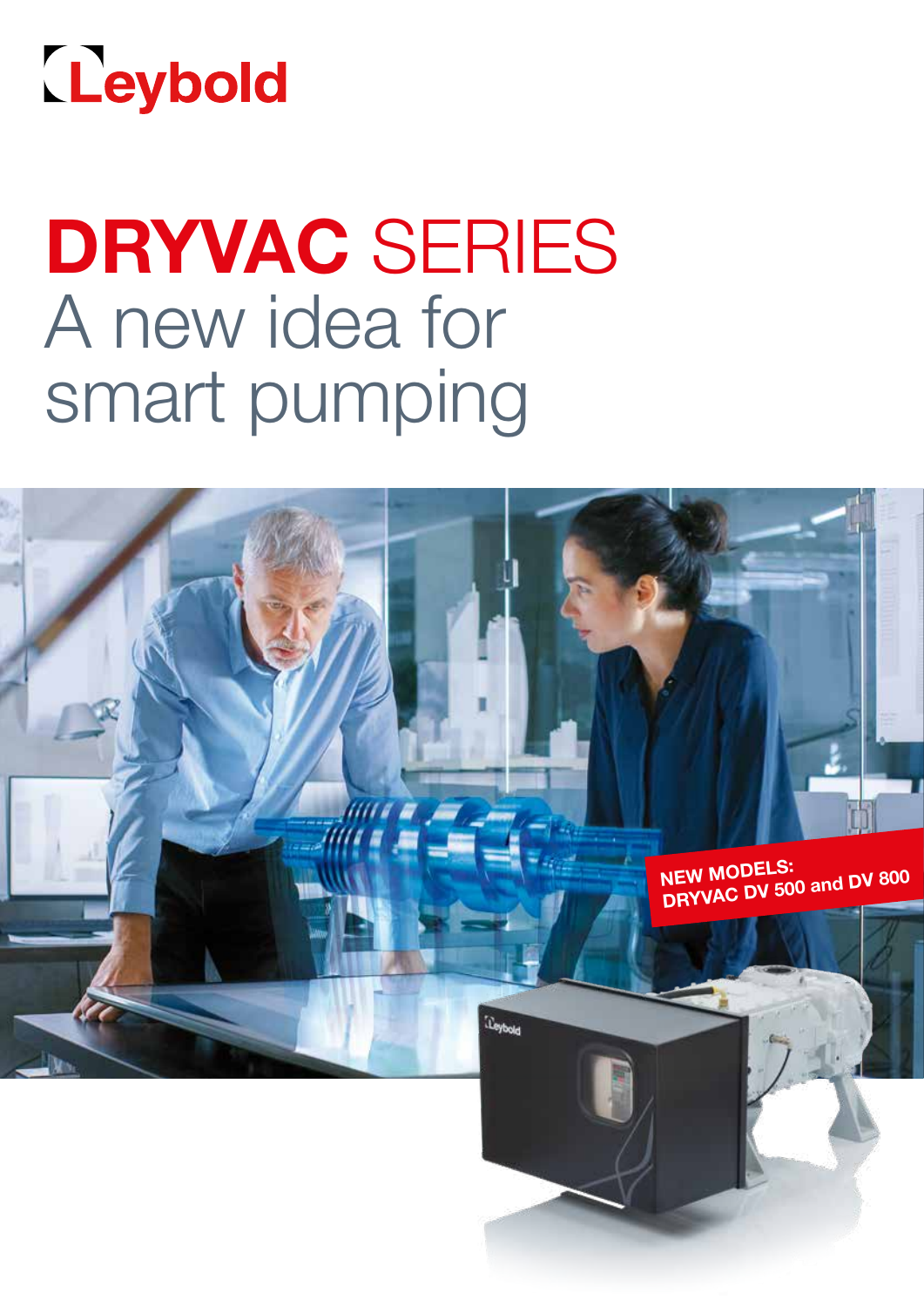## Smart engineering for today and tomorrow: our network-capable performance and efficiency, even when the going gets tough.

This series of dry compressing screw-type vacuum pumps is engineered for the new era of smart manufacturing. Packed with intelligent features and functions, all DRYVAC models offer seamless connectivity, networked control and superior efficiency.

DRYVAC pumps boost your productivity, minimize your carbon footprint, and lower your costs. Plus, thanks to an integrated smart service concept, they virtually look after themselves.

#### Connected, efficient, reliable – smarter with Leybold.

Purge of shaft seals and adjustable gas ballast depending on duty Ready for harsh applications

Integrated blow-off valve for faster pump-down

Integrated temperature sensors ensure a safe operation under harsh operating conditions. The water cooling lines are designed to prevent any clogging.

Automatic vacuum side shaft seal purge control

> Optimized patented rotor design for highest energy efficiency and pumping performance Rotor material: ductile cast iron grade (GGG 40)

Hermetically sealed pump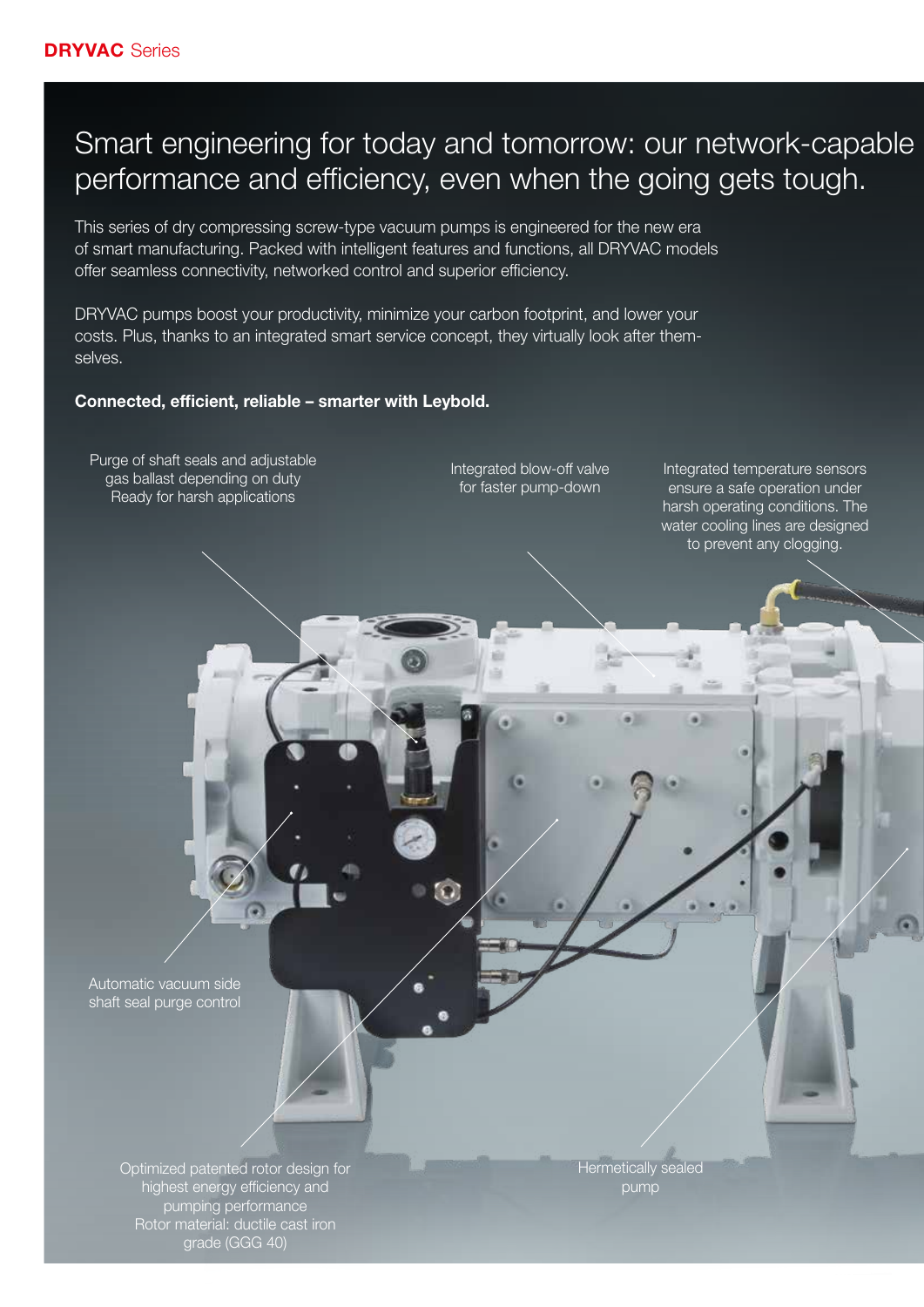## DRYVAC series delivers cutting-edge

Industrial standard variable frequency drive with indirect water cooling for highest reliability



#### Built-in intelligence for industrial applications

#### Seamless connectivity & networking

Fieldbus and PLC compatibility allow for connectivity to other devices in a network for real-time communications and control. Direct control is also possible via a computer or handheld device. Support for various fieldbus protocols ensures maximal flexibility. Protocol support for Profibus, Ethernet/ IP, ProfiNet and EtherCAT as option.

#### Intelligent energy consumption

Exceptionally low constant power consumption delivers world-class energy efficiency. The advanced self-regulating feature, only consumes the power the pump actually needs, saving costs and reducing your carbon footprint.

DRYVAC pumps are more cost-efficient and greener than similar models operating in the low-pressure range (<10 mbar).



#### Smart service concept

Continuous performance monitoring made possible via an integrated frequency converter and three independent sensors. Should abnormal conditions such as overheating be detected, DRYVAC pumps can communicate them quickly and efficiently via fieldbus. Preset parameters enable plug-and-play operation, without additional installation.

DRYVAC pumps also feature minimal maintenance and easy cleaning of water cooling channels thanks to a non-jacketed design.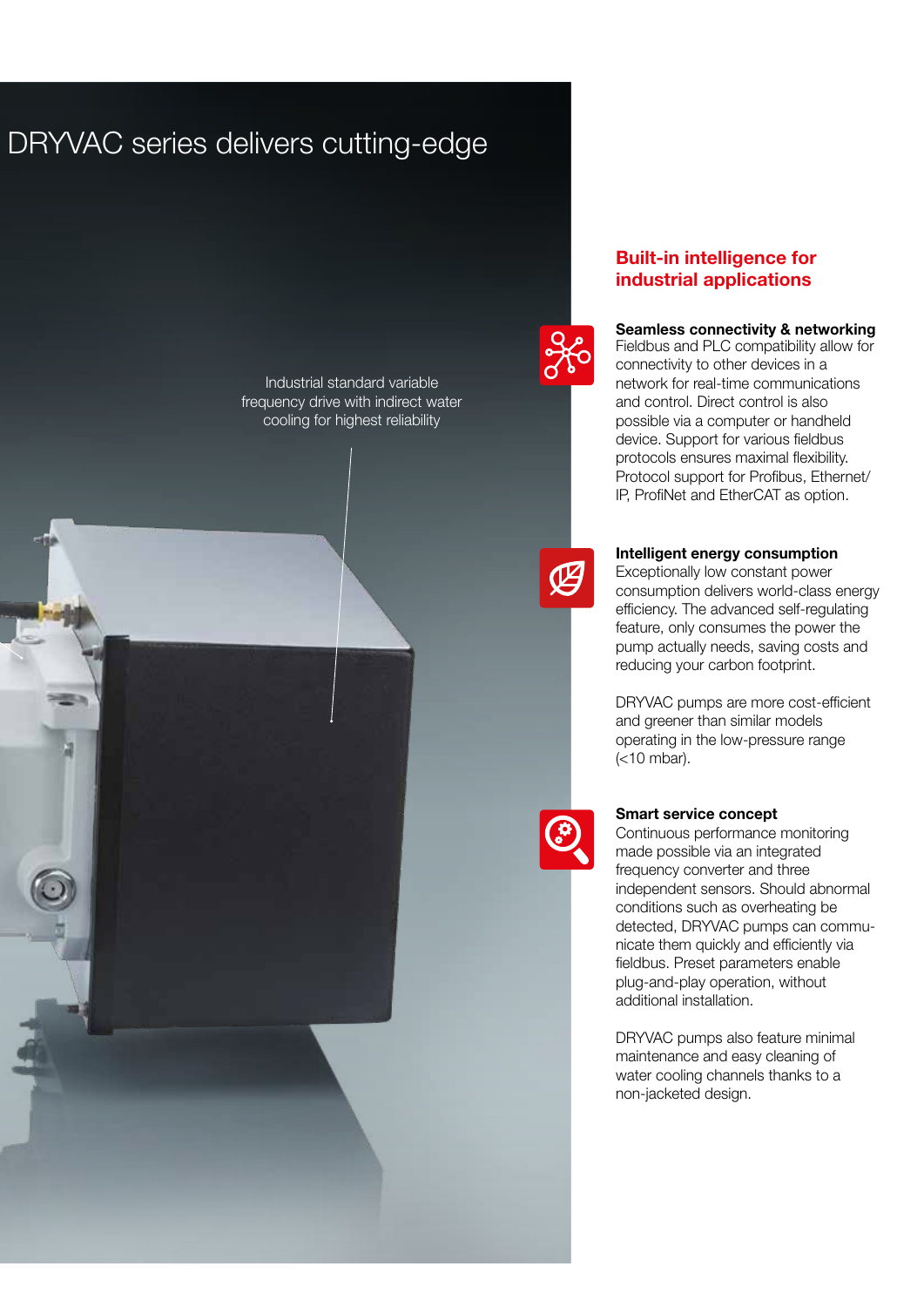### World-class vacuum performance for diverse applications

The DRYVAC series is suitable for even the toughest industrial demands and applications – whenever and wherever a hermetically sealed pump is required. All versions of the DRYVAC family feature water cooling, a highly compact design, and simple, versatile mounting options.

#### Discover some of the applications that rely on DRYVAC pumps.







#### Coating systems

Vacuum often plays an essential role in coating processes, which generally involve the modification of material surfaces – from metallization and glass coatings to solutions for high-tech products such as photovoltaic cells and ophthalmic lenses.

DRYVAC pumps offer a clean, compact and energy-efficient solution that is easy to install and requires minimal maintenance.

#### **Drving**

Vacuum provides a gentle, energy-efficient drying solution, especially for heat-sensitive materials. But vacuum components also need to handle the large volumes of water vapor extracted in the process.

DRYVAC pumps can withstand high humidity levels without additional maintenance (no extra oil or exhaust filter changes). Their screw design avoids condensation and allows the pumps to keep performing at a high level over time.

#### Steam sterilization

Steam sterilization processes rely on large quantities of high-temperature steam to destroy microbes. Vacuum is used to evacuate air from the sterilization chamber prior to sterilization. Like in drying processes, vacuum pumps employed in steam sterilization need to withstand high quantities of water vapor.

DRYVAC pumps stand up to these conditions without the need for premature maintenance or a general overhaul.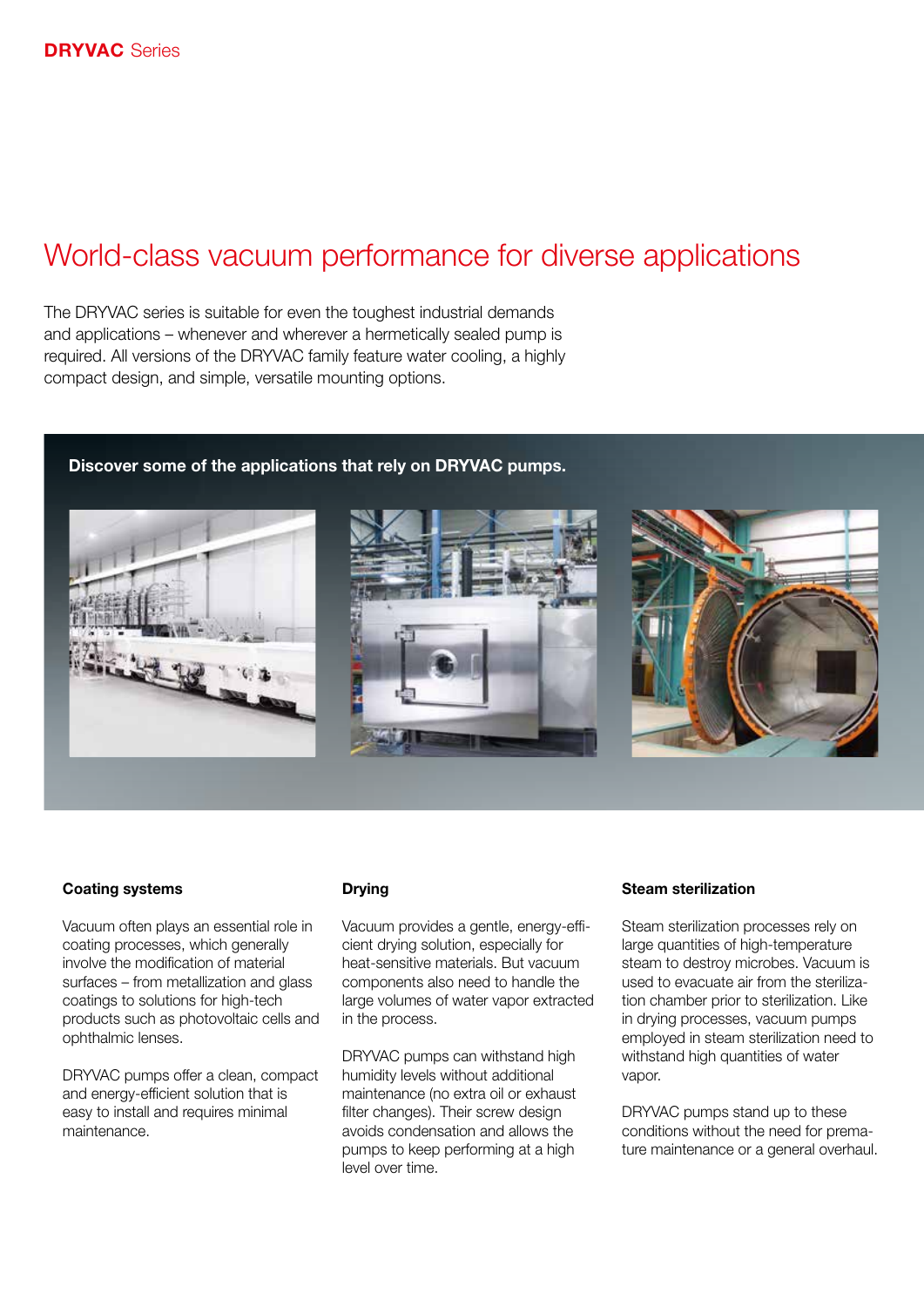

#### Heat treatment

In brazing applications, vacuum pumps need to handle aggressive vapors. With the correct purge configuration, condensation of flux outgassing is effectively avoided and the pump operates reliably, even under the harshest conditions.

Our DRYVAC models support different purge setups for added flexibility.

#### Electron-beam welding

Electron-beam welding, the basis for high-tech applications ranging from microelectronics to the semiconductor industry, often relies on vacuum conditions to concentrate the beam.

In this demanding environment, DRYVAC pumps offer unsurpassed energy efficiency, especially at low pressures. Their "fit-and-forget" design makes them especially convenient and they require minimal maintenance.

#### Modified atmosphere packaging

Vacuum components are used in MAP systems to flush air from packaging and replace it with a modified gas mixture that is optimally suited to a specific foodstuff.

DRYVAC vacuum pumps offer a high pumping speed for a greater production yield coupled with a low ultimate pressure to eliminate the need for an additional roots blower. DRYVAC models are also engineered to handle the oxygen extracted during the process.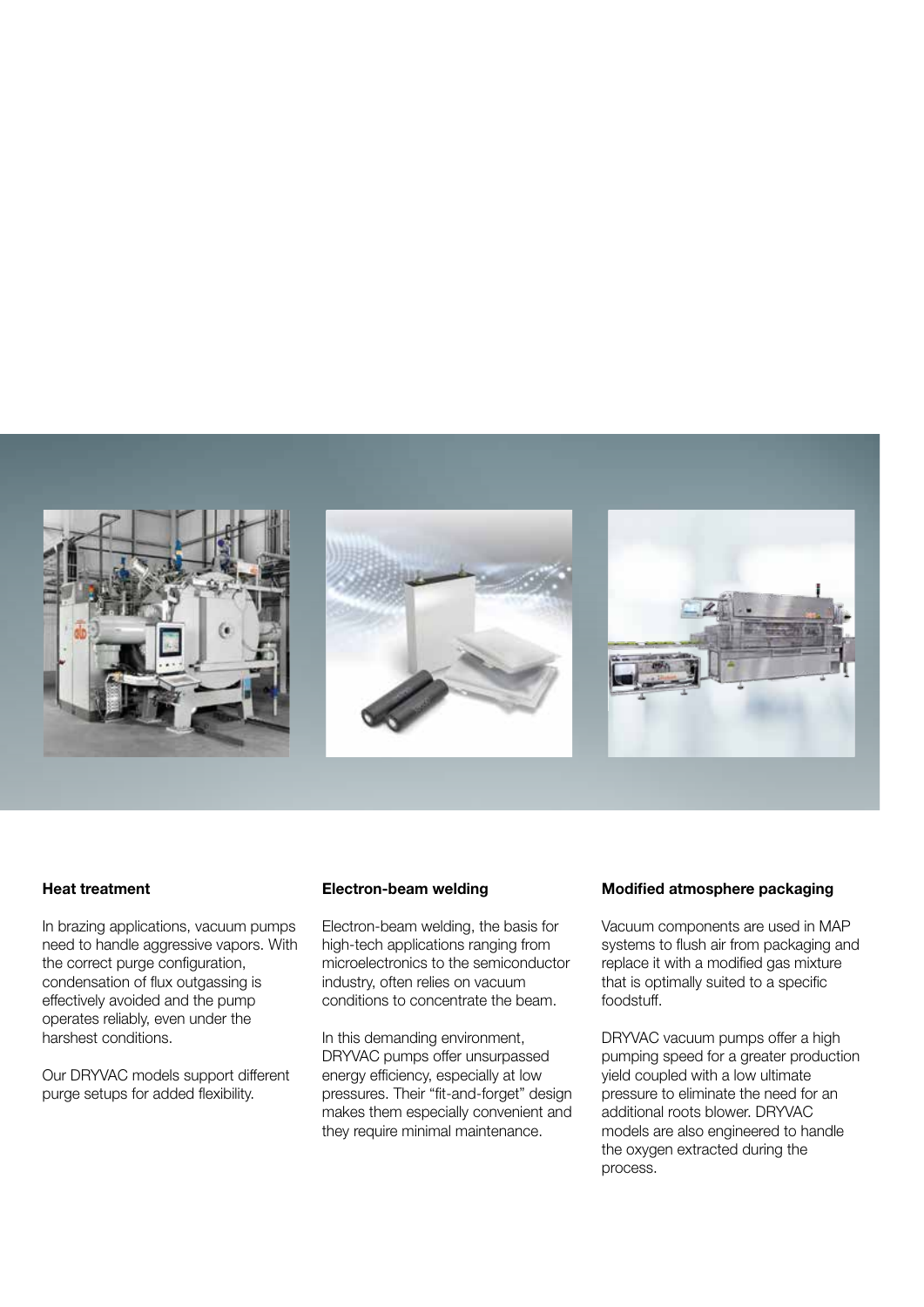

## One smart concept, many variations: the DRYVAC series

Meet the models in our smart DRYVAC series. The ultimate test for an increasingly intelligent vacuum solution is whether it brings smart results. Enjoy bestin-class performance, reliability and efficiency.

#### Pumping speed curves

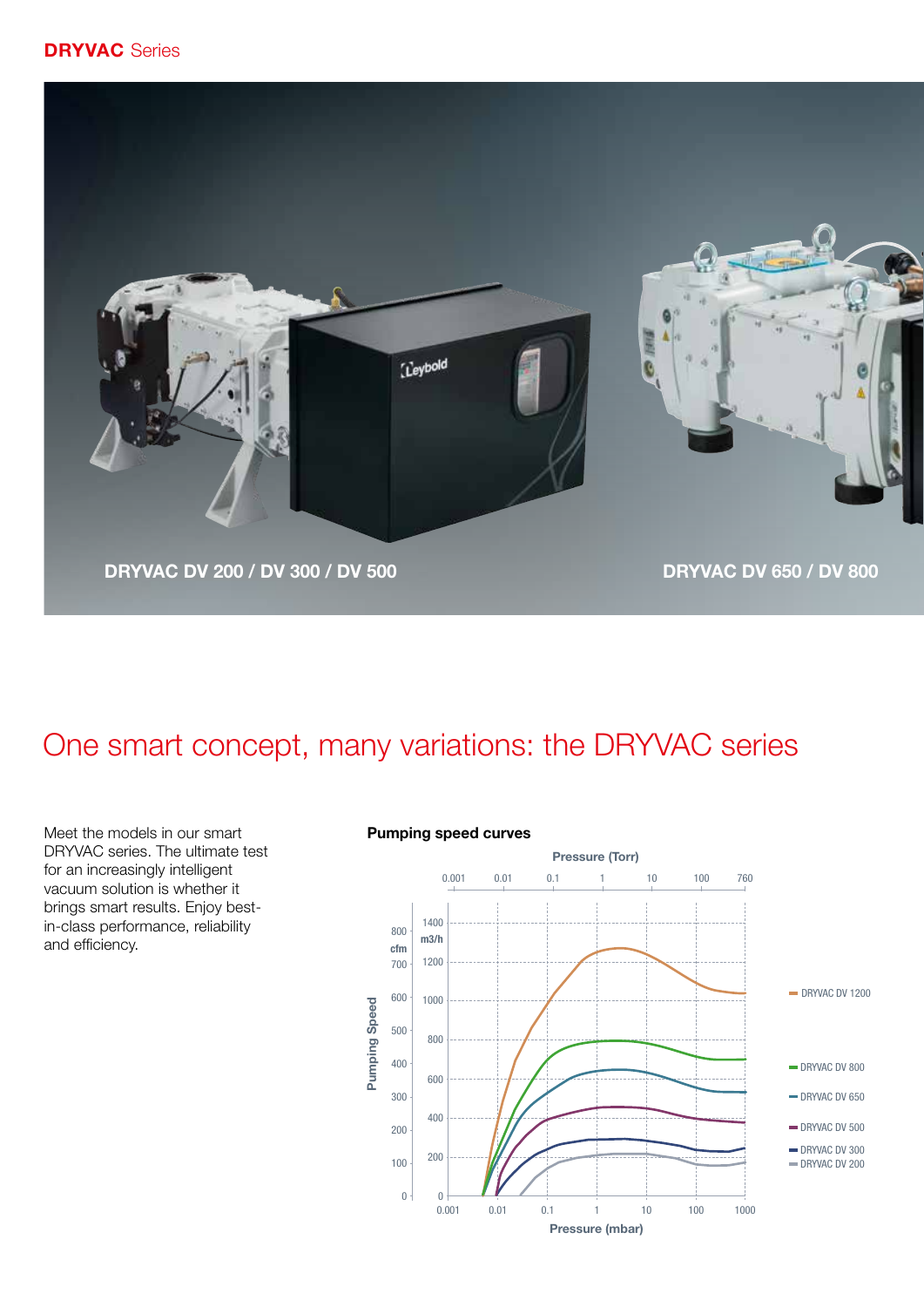

#### Smart and connected with future-ready accessories

What makes top-performing pumps even more intelligent? Smart accessories.

All DRYVAC models are equipped with a frequency converter and offer compatibility with a intelligent range of fieldbus protocols for maximum flexibility.

#### Industrial standard variable frequency drive

This built-in frequency converter operates in conjunction with three standard sensors to monitor all electrical, thermal and mechanical components. The sensors detect the exhaust pressure, motor temperature and water outlet temperature and issue status updates and warnings when needed. Taking efficiency up a notch: with a frequency converter, DRYVAC 300 moves up a whole class, making it the most efficient pump available.

#### Fieldbus interface cards

Fieldbus compatibility makes DRYVAC vacuum pumps ready for the demands of smart manufacturing. All pumps offer serial I/O solutions including a RS485 interface and support for various fieldbus protocols.

"Going dry with DRYVAC dry pump means for our customers to combine low maintenance needs, reliability in industrial environments, easy networking and control with future readiness. And future readiness involves for us solutions to minimize the energy consumption even more with features like the DRYVAC Energy Saver and solutions for Industry 4.0 readiness."